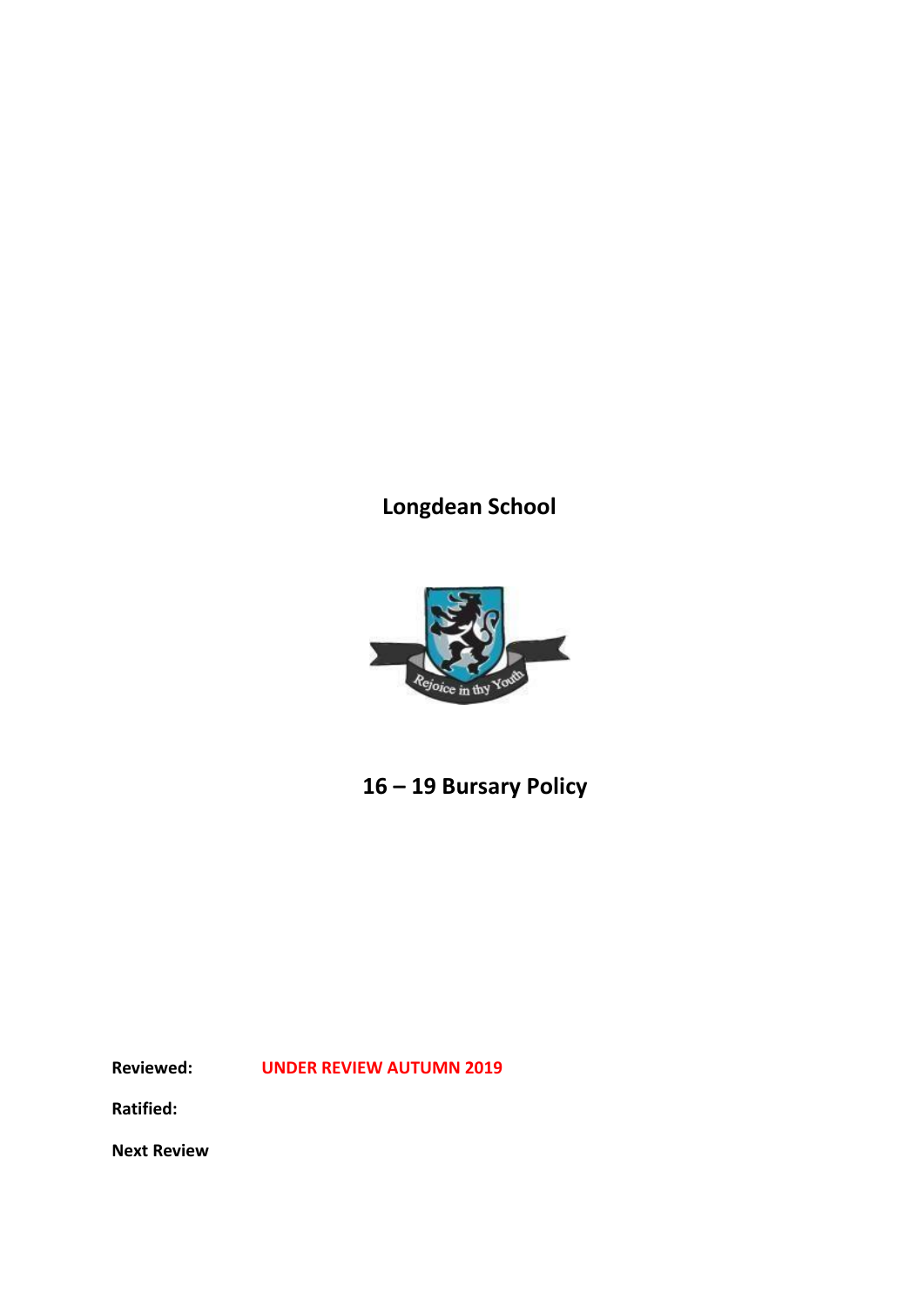## **Policy Title: 16 - 19 Bursary Fund**

## **Rationale**

This policy exists to provide a framework for supporting all students to flourish, regardless of ability, personal circumstances or special needs, and supports our desired outcomes of developing independence.

 The key purpose of this policy is to ensure that all students in the Sixth Form are able to access the full range of educational opportunities on offer and that social or economic deprivation does not prevent any young person from realizing his or her full potential as determined by prior attainment.

### **Purpose**

- This fund will be distributed in a manner that provides eligible young people with financial support or support "in kind" (for example, provision of additional textbooks) which directly enables them to access Sixth Form provision in the East Dacorum Consortium.
- The school will use appropriate discretion and knowledge of each individual student to ensure that funds are carefully targeted and that "best value" is always realized.
- Allocation of support will be dependent on eligible students fulfilling specified criteria concerning attendance and attitude to learning.
- The fund will not be used to fund any activity which is not directly linked to the student's education.

#### **Guidelines**

The Bursary Fund has three elements, **Level A**, **Level** B and **Level C**: -

 **Level A**: **High Level Support** (for the most vulnerable young learners) Young people in care, care leavers, young people in receipt of income support and disabled students in receipt of Employment Support Allowance who are also in receipt of Disability Living Allowance will be eligible to receive a bursary of up to £1200 per year. **Level B**: **Medium Level Support** The school will use discretion to make awards in ways that best fit the needs and circumstances of identified students. These awards will always be targeted to students facing financial barriers to participation such as the costs of transport, meals, books and educational equipment. These students will be eligible to receive financial support up to £500 per year initially. These allocations will be made following separate individual applications for items such as school trips and visits, books and other equipment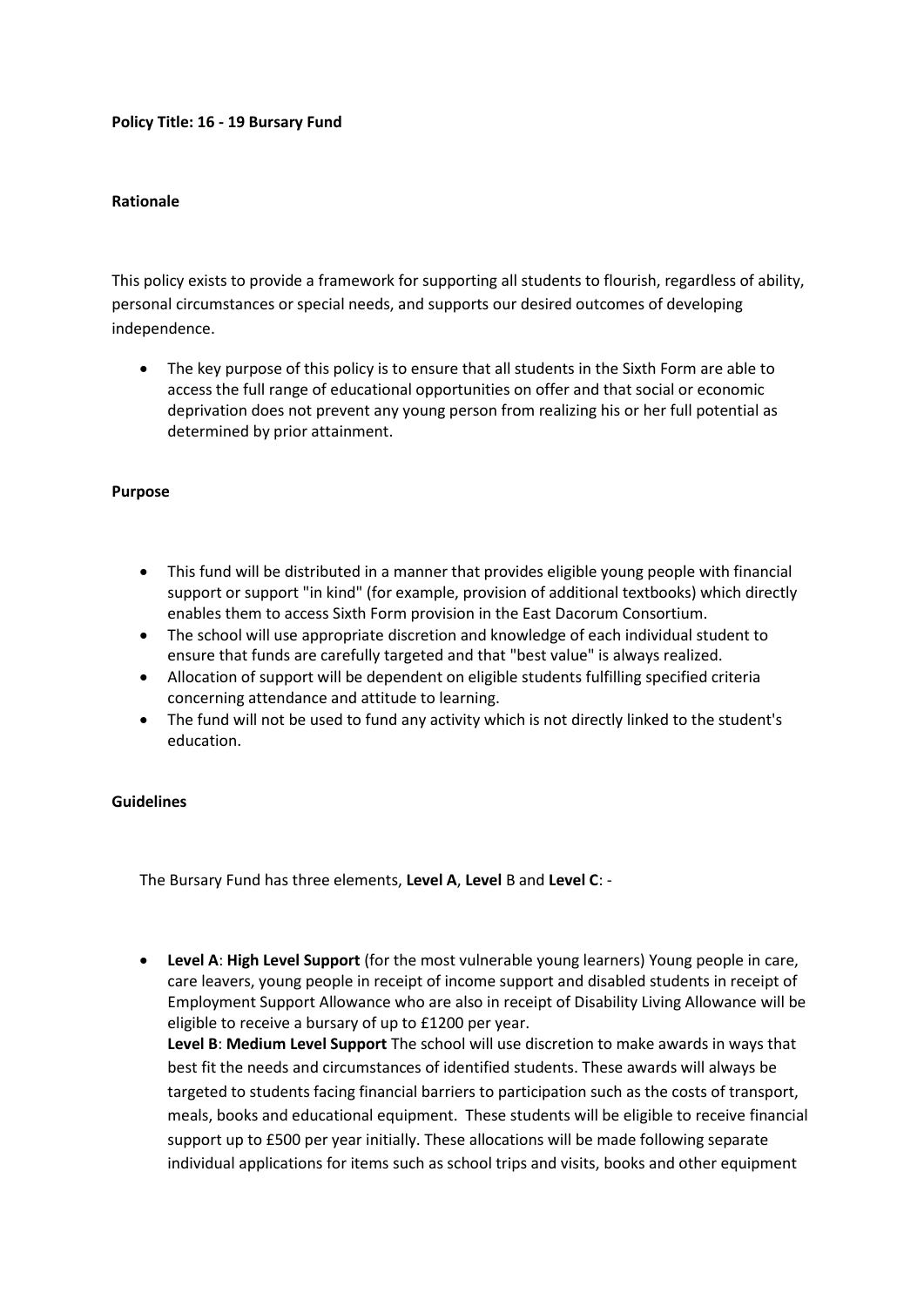and school clothing. Students eligible for Free School Meals are awarded £200 paid in staged payments at the start of each half term between September and May. Further payments may be made through separate individual applications. Payments are conditional on attendance and attitude to learning.

 **Level C: Occasional and Incidental Support** through allocation of **Discretionary Support Funds**. Any student in needy circumstances may apply for financial assistance during the course of the year. The school is free to determine the scale of discretionary bursaries and the frequency of payments for all awards. It is vital that the School is able to verify that "best value" is being obtained and as such will frequently look to make awards "in kind". This might include purchase of specific items of equipment such as an artist's set or providing a subsidy to the cost of an additional educational trip closely linked with a specific course.

# **Eligibility**

- Students must be under 19 years of age on 31 August in the academic year in which they start their programme of study. In general, bursaries will only be paid to young people who have reached the statutory school leaving age.
- Students receiving support under the transitional arrangements for those who have previously received EMA (Educational Maintenance Allowance).
- The most vulnerable young people will be eligible for a Bursary at Level A of £1200 per annum. The school will need appropriate evidence of all eligible students in this category. This typically might include a letter setting out the benefits to which the young person is entitled and written confirmation of the young person's current or previous looked-after status from the Local Authority or appropriate care service.
- Students who are eligible for support under Level B bursaries will likely include those students entitled to free school meals and those where there is evidence of families receiving additional forms of income support.
- In all cases, the Sixth Form pastoral team will have complete discretion in recommending students for individual financial support. Such recommendations will take into account changing family or other personal circumstances and will be responsive to all needs including those which may only be temporary.

## **Allocation of Funds**

- Students will be asked to apply for either Level A or B funding on an appropriate application form (see below). This form will be confidential and it is anticipated that many students will be invited to apply for financial support because of the school's knowledge of their personal circumstances.
- Within five working days of receiving an application, the school will inform the student of the exact level of support they can expect over the academic year. This proposed rapid turnaround is to allow each student to make an informed decision in good time. The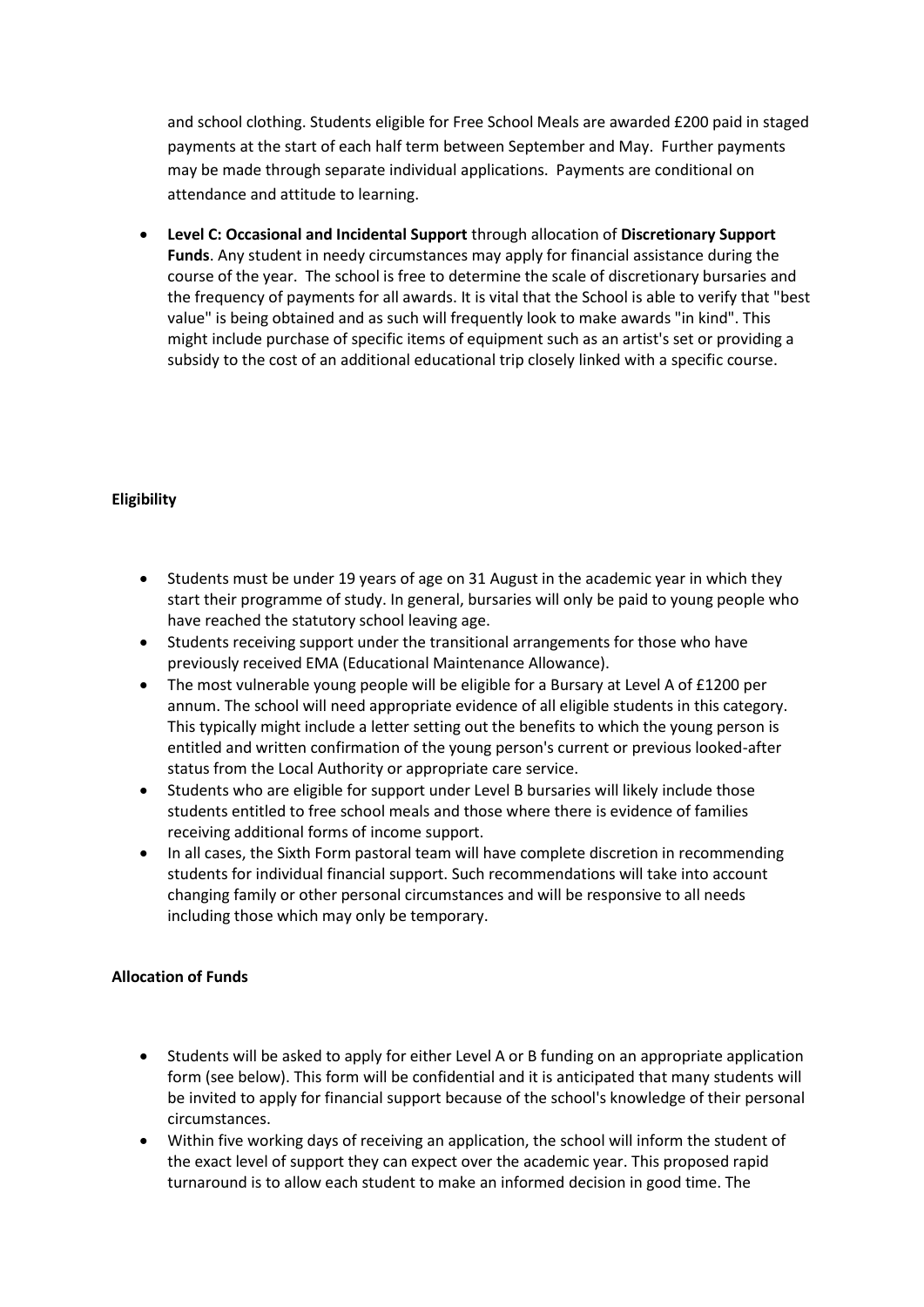statement of intended support provided to the student will also include explicit reference to any portion of support that might be discretionary. In addition, the statement will clearly outline all expectations on the student, for example, attendance and punctuality rates and expected attitude to learning descriptors, including the requirement to meet any coursework or assignment deadlines.

- Any distribution of funding must be authorized by the Headteacher or an appropriate member of the Senior Leadership Team.
- Payment will be made by cheque to the young person.
- In most circumstances, the school will require receipts where funding has been provided for a specific purchase. For example, for the purchase of a textbook or item of equipment.
- In many cases, financial support will be provided by the school directly purchasing the equipment or service needed, for example, by providing a ticket to an educational conference or supporting the cost of fieldwork.
- Allocation of Bursary Funding is dependent on students' attendance, behaviour and attitude to learning.
- The allocation of Bursary Funds will be monitored applying the same "best value" criteria used for all financial monitoring of the school's activities. The Governors will also require the Headteacher to ensure that all centrally received Bursary Funds are dispersed to support eligible young people on roll and are not diverted to other needs.
- As with all aspects of the school's provision, any young person has a right to challenge any decision about funding levels via the school's documented complaints procedure.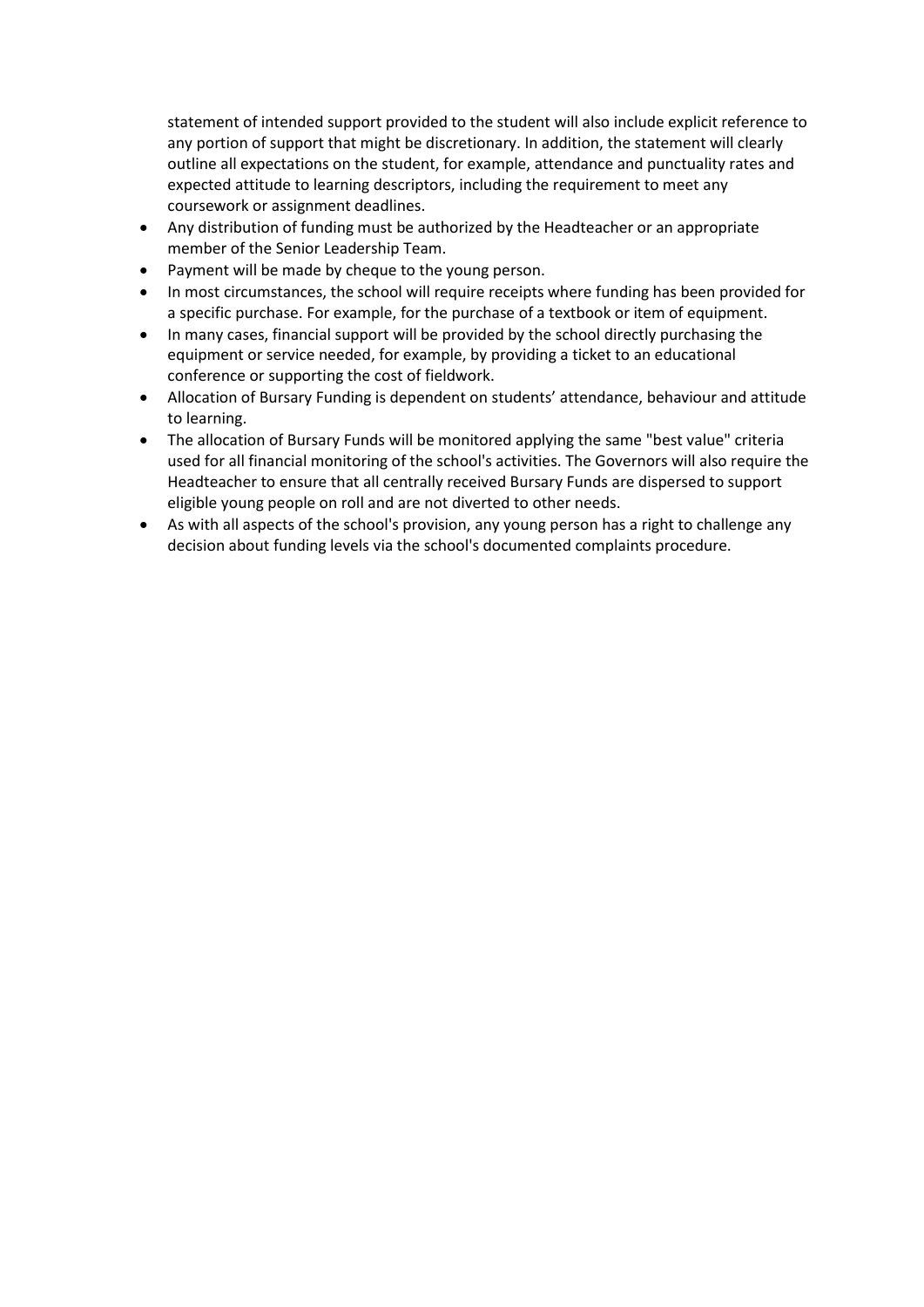## **APPENDIX A**

Appendix A sets out examples of areas of support that may be relevant to students who apply for Discretionary Support funding. It should be noted that any allocation would only be made on receipt of completed registration and request for discretionary bursary funds documentation. Examples of the way in which support may be provided to students applying for the allocation of a Discretionary Bursary (under Levels B or C, as set out within the Guidelines) are as follows;

| Area of support                                                  | How support may be provided if a Discretionary Bursary is<br>approved                                                                                                                                                                                                                                                                                                        |
|------------------------------------------------------------------|------------------------------------------------------------------------------------------------------------------------------------------------------------------------------------------------------------------------------------------------------------------------------------------------------------------------------------------------------------------------------|
| Books and equipment                                              | Books and/or equipment may be purchased on your behalf (or<br>allocated free of charge) by the school and provided for your<br>sole use whilst you are enrolled on a course of study. At the<br>completion of your study, you would be expected to return<br>books to the school for use by future students. As such, books<br>and/or equipment should be well looked after. |
|                                                                  | Alternatively, the cost of books and/or equipment may be<br>reimbursed on production of receipts. A proportion of the cost<br>will usually be funded through the Bursary, typically 65%.                                                                                                                                                                                     |
| Travel to and from school                                        | Support would be provided through provision of the full cost of<br>a travel pass or a contribution made towards travel costs,<br>typically 65%.                                                                                                                                                                                                                              |
| Field trips and additional course<br>costs                       | A proportion of the cost of field trips or other visits required to<br>be undertaken by a student could be allocated. This amount<br>would be deducted from the total amount charged for a trip or<br>visit. In some circumstances, the full cost may be met.                                                                                                                |
| Travel to universities for Higher<br><b>Education interviews</b> | Travel costs will only be covered for university interviews<br>where these form an essential part of the selection process.<br>Travel costs will be reimbursed on production of receipts or at                                                                                                                                                                               |